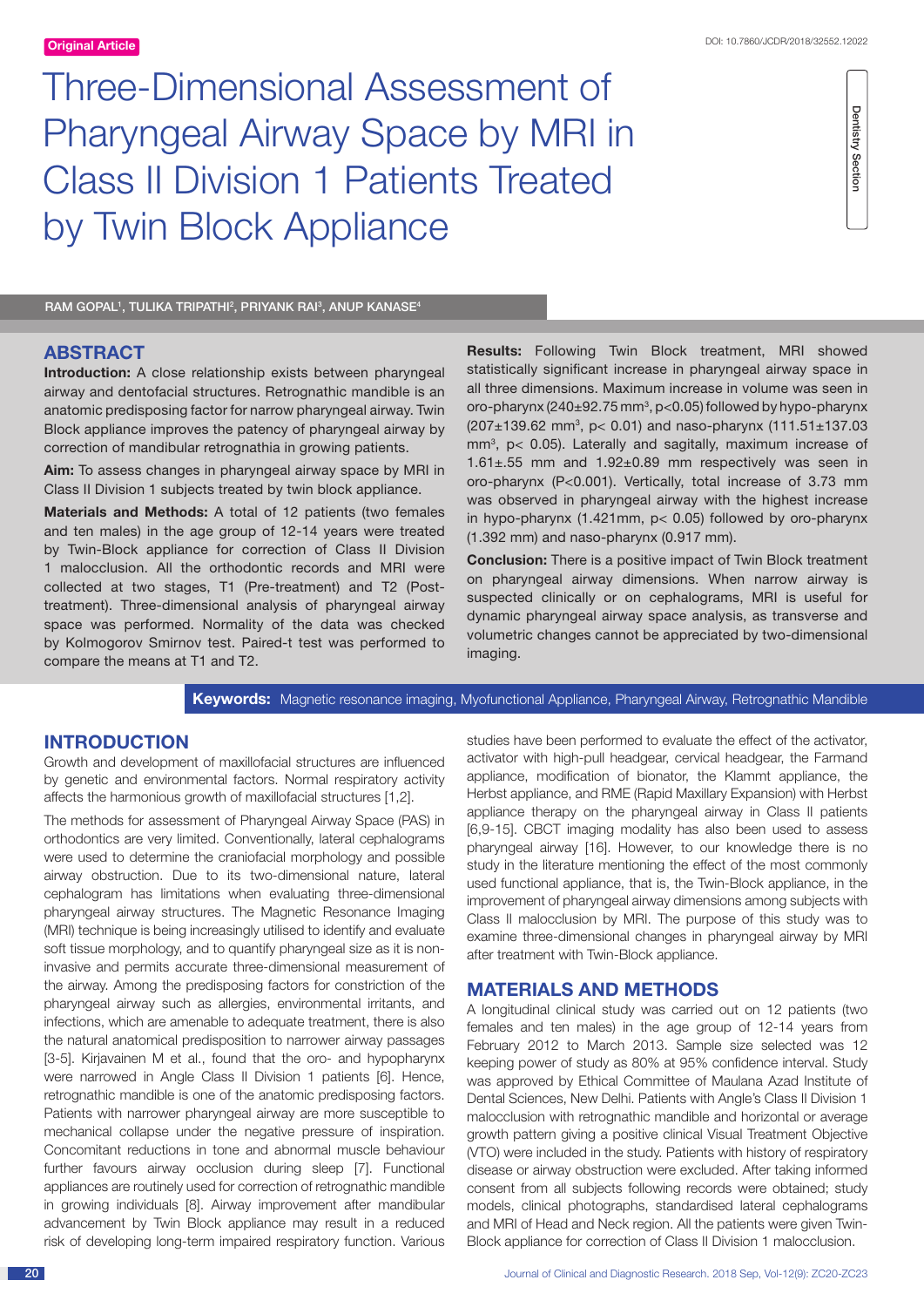### **MRI Procedure**

MRI of the pharyngeal airway was performed during wakefulness using Philips INTERA 1.5 T MRI scanner (Philips Electronics, Netherland). Standardised contiguous sagittal T1-weighted MR images acquired centred about the mid-sagittal plane through the long axis of the airway (50 slices, 3 mm thickness, 272 by 512 matrix,  $FOV = 240$  mm,  $TR = 649$  ms,  $TE = 15$  ms). Axial sections of the pharyngeal airway (36 slices, 3 mm thickness, 224 by 512 matrix,  $FOV = 240$  mm,  $TR = 649$  ms,  $TE = 15$  ms) were acquired to calculate area of each slice from above the level of nasopharynx to below the level of hypopharynx [17].

All records were collected at two stages: Stage I (T1), pre-treatment and Stage II (T2) after completion of active phase i.e., 6-9 months (mean duration of treatment  $= 8.3$  months).

#### **MRI Measurements**

The upper airway was divided into three segments [Table/Fig-1,2] naso-pharynx (from the anterior nasal spine to the tip of the uvula), oro-pharynx (from the tip of the uvula to the tip of the epiglottis) and hypo-pharynx (from the tip of the epiglottis to the level of base of fourth cervical vertebra) [17]. Airway length was defined by the sum of the thickness of the axial images for the naso-pharyngeal, oropharyngeal and hypopharyngeal segments. Outline of airway was traced on axial sections [Table/Fig-3] and computer automatically gave area of outlined region. For calculating volume, area was multiplied with slice thickness of each axial section (3mm). All axial sections were traced starting from naso-pharynx to oro-pharynx. For evaluating antero-posterior changes, maximum linear distance was traced in naso-pharynx, oro-pharynx and hypo-pharynx parallel to Anterior Nasal Spine (ANS)- Posterior Nasal Spine (PNS) plane.

# **STATISTICAL ANALYSIS**

Data was entered into excel sheet and analysed by SPSS software version 17.0. Data was represented by mean and standard deviation. Change due to the treatment was expressed by mean and 95% confidence interval. Normality of the data was checked by Kolmogorov Smirnov test. The difference between the two means was observed by paired t-test, statistical significance was accepted if the p-value was <0.05.

# **RESULTS**

The present study was conducted on 12 growing patients (two females and ten males) in the age group of 12-14 years, with sagittal skeletal Class II relationship involving retrognathic mandible. All patients were treated by Twin-block appliance for correction of mandibular retrognathia. PAS changes were assessed by head and neck MRI.

At T2, a statistically significant increase in all three-dimensionsof PAS was observed in naso-pharynx, oro-pharynx and hypo-pharynx [Table/ Fig-4,5]. After Twin-block treatment, maximum volumetric increase was seen in oro-pharynx with mean difference and standard deviation of 240±92.75mm3 (p<0.05) respectively. Oro-pharyngeal increase was followed by hypo-pharyngeal volume with mean and standard deviation of  $207 \pm 139.62$  mm<sup>3</sup> (p<0.001) and naso-pharyngeal volume with mean and standard deviation of 111.51±137.03 mm<sup>3</sup> (p<0.05). Maximum sagittal increase of 1.92±0.89 mm was seen in oro-pharynx (p<0.001) followed by hypo-pharynx (1.02±0.53 mm,  $p<0.001$ ) and naso-pharynx  $(0.73\pm0.56$  mm,  $p<0.001$ ). Laterally, maximum increase was seen in oro-pharynx (1.61±0.55 mm, p<0.001) followed by hypo-pharynx  $(1.41 \pm 1.31$  mm, p<0.001) and naso-pharynx (1.04±0.60 mm, p<0.001). There was significant increase in the vertical length of airway (PPW1-PPW2, PPW2-PPW3, PPW3-PPW4). Maximum increase in vertical length was seen in hypo-pharynx (1.421 mm, p<0.05) followed by oro-pharynx (1.392, p<0.01) and naso-pharynx (0.917, p<0.001). Total increase of 3.73 mm (PPW1 to PPW4) was observed in vertical dimension.



**[Table/Fig-1]:** Landmarks and reference planes



**[Table/Fig-2]:** MRI measurements on sagittal section.

### **DISCUSSION**

Craniofacial form, skeletal maturity and age affects the dimensions of pharyngeal airway. Children with mandibular retrognathia and increased sagittal jaw relationship are particularly at risk of having small pharyngeal airway dimensions [18]. Although, lateral cephalogram is routinely used for diagnosis by orthodontists, changes in the lateral dimension and volume of PAS cannot be assessed by routinely used cephalograms.

Three-dimensional imaging is the appropriate method for the evaluation of PAS dimension. Although, computed tomography [16] studies have been done to assess the effect of mandibular advancement devices on airway, MRI is used in present study for evaluation of PAS. MRI is a non-ionising imaging tool which is probably the best method for soft tissue imaging. [17]. MRI is superior to CBCT as it doesn't expose patients to ionising radiations and offers superior contrast for definitively characterising soft tissue structures [19]. Therefore, this study aimed to evaluate changes in PAS after Twin Block treatment in Class II Division 1 patients using MRI. In the present study, after Twin Block treatment, a statistically significant increase was seen in all portions of airway that were measured. One important and novel finding of our study was that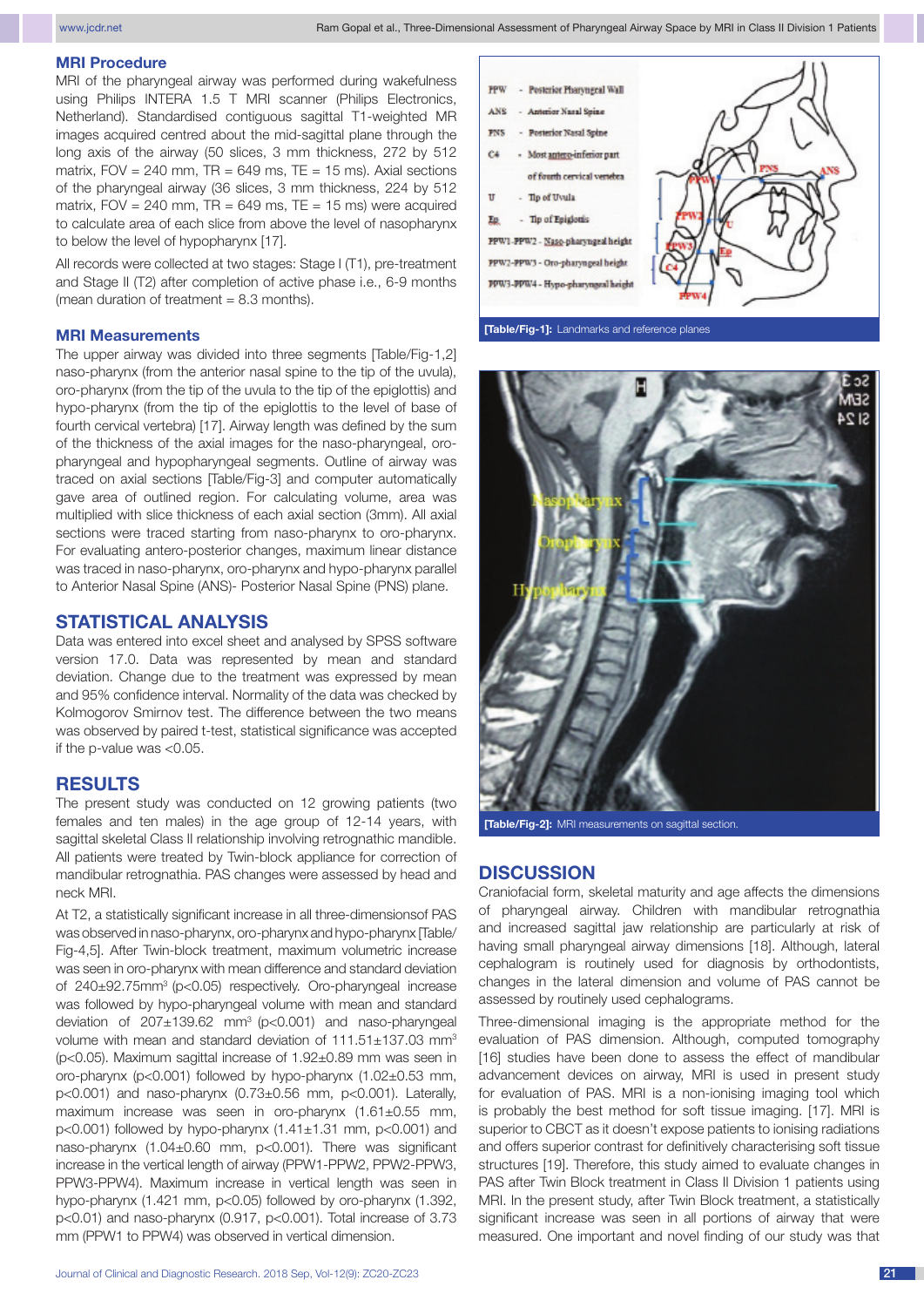

**[Table/Fig-3]:** MRI measurements on axial section.

| <b>Parameter</b>                                                                                                                                        | T1                                                                                        | T <sub>2</sub>                                                                      |
|---------------------------------------------------------------------------------------------------------------------------------------------------------|-------------------------------------------------------------------------------------------|-------------------------------------------------------------------------------------|
|                                                                                                                                                         | Mean±SD                                                                                   | <b>Mean</b> ±SD                                                                     |
| Naso-pharynx<br>1. Area( $mm2$ )<br>2. Volume(mm <sup>3</sup> )<br>3. A-P dimension(mm)<br>4. Lat Dimension(mm)<br>5. PPW1-PPW2(mm) (Vertical)          | 868.7+248.05<br>2590±722.8<br>$7.57 \pm 1.48$<br>$15.92 \pm 3.31$<br>21.36±3.62           | 900.70±237.26<br>2701.5±712.92<br>$8.31 \pm 1.55$<br>$16.95 \pm 3.60$<br>22.28±3.35 |
| Oro-pharynx<br>6. Area(mm <sup>2</sup> )<br>7. Volume(mm <sup>3</sup> )<br>8. A-P dimension(mm)<br>9. Lat Dimension(mm)<br>10. PPW2-PPW3(mm) (Vertical) | 880.47±290.98<br>2641.2±873.07<br>$8.48 \pm 1.91$<br>$15.35 \pm 3.48$<br>$23.28 \pm 5.19$ | 974.09±308.83<br>2882.1±938.14<br>$10.41 \pm 2.12$<br>16.96±3.86<br>24.67±5.38      |
| Hypo-pharynx<br>11. Area( $mm2$ )<br>12. Volume(mm <sup>3</sup> )<br>13.A-P dimension(mm)<br>14. Lat Dimension(mm)<br>15. PPW3-PPW4(mm) (Vertical)      | 1875.7+450.34<br>5627.2+1351.02<br>$10.72 \pm 2.17$<br>28.10±3.33<br>22.38+4.23           | 1944.8+479.16<br>5834.3+1437.49<br>$11.74 + 2.34$<br>$29.51 \pm 3.45$<br>23.79±4.19 |

**[Table/Fig-4]:** Pre-treatment and post-treatment three-dimensional MRI measurements (mean, standard deviation, n=12)

| Parameter                                                                                                                                                    | <b>Treatment changes</b>                                                      |                                                                          |  |
|--------------------------------------------------------------------------------------------------------------------------------------------------------------|-------------------------------------------------------------------------------|--------------------------------------------------------------------------|--|
|                                                                                                                                                              | $Mean(\pm SD)$                                                                | p-value                                                                  |  |
| Naso-pharynx<br>1. Area( $mm2$ )<br>2. Volume(mm <sup>3</sup> )<br>3. A-P dimension(mm)<br>4. Lat Dimension(mm)<br>5. PPW1-PPW2(mm) (Vertical)               | 31.96<br>111.51+137.03<br>$0.73 + 0.56$<br>$1.04 + 0.60$<br>0.917             | $0.021*$<br>0.017'<br>$0.001**$<br>$< 0.001$ ***<br>$< 0.001$ ***        |  |
| Oro-pharynx<br>6. Area(mm <sup>2</sup> )<br>7. Volume(mm <sup>3</sup> )<br>8. A-P dimension(mm)<br>9. Lat Dimension(mm)<br>10. PPW2-PPW3(mm) (Vertical)      | $93.62 \pm 12.97$<br>240.95±92.75<br>$1.92 \pm 0.89$<br>$1.61 + .55$<br>1.392 | $<0.001***$<br>$< 0.001***$<br>$< 0.001***$<br>$< 0.001***$<br>$0.008**$ |  |
| Hypo-pharynx<br>11. Area(mm <sup>2</sup> )<br>12. Volume(mm <sup>3</sup> )<br>13. A-P dimension(mm)<br>14. Lat Dimension(mm)<br>15. PPW3-PPW4(mm) (Vertical) | 69.03+46.5<br>207.09±139.62<br>$1.02 \pm 0.53$<br>$1.41 + 1.31$<br>1.421      | $< 0.001***$<br>$< 0.001***$<br>$< 0.001***$<br>$0.003**$<br>$0.023*$    |  |
| <b>[Table/Fig-5]:</b> Three dimensional treatment changes of pharyngeal airway as<br>observed in MRI                                                         |                                                                               |                                                                          |  |

nce between the two means was observed by paired –t tes

 $\approx$ 0.05 (significant), \*\* p<0.01 (highly significant), \*\*\* p<0.001 (highly significant)

mandibular advancement improved the patency of PAS, but this occured predominantly due to an increase in the volume of oropharynx and is mediated by an increase in all three dimensions of oro-pharynx. Maximum increase was found in oro-pharynx (240.95±92.75) followed by hypo-pharynx (207.09±139.62) and naso-pharynx (111.51±137.03). A major increase in the volume of oro-pharynx as compared to naso-pharynx and hypo-pharynx can be attributed to the forward posture of the tongue and is probably produced by anterior positioning of the mandible during the treatment.

In the present study, lateral and sagittal widening of PAS are observed. Maximum changes in lateral and sagittal dimension were seen in oro-pharynx as compared to naso-pharynx and hypo-pharynx. According to Zhao X et al., and Kyung SH et al., airway increase is gained at the expense of an increase in transverse diameter [20,21]. Gale DJ et al., noticed an increase in the pharyngeal area using a mandibular advancement device but with substantial individual variability [22].

Lateral increase in PAS can be attributed to the maxillary expansion performed in upper appliance of Twin-block, soft tissue connections between the mandible, tongue, lateral pharyngeal walls and the soft palate which are stretched by mandibular advancement [23] resulting in lateral widening.

In vertical dimension, maximum increase was observed in hypopharynx followed by oro-pharynx and naso-pharynx. Total increase of 3.73 mm was found in the vertical dimension of airway. Vertical increase can be attributed to increase in lower anterior facial height due to mandibular repositioning concomitant with growth.

Thus, the present study confirmed that there is a positive effect of functional appliance therapy on the PAS dimension. The positive impact of myofunctional appliance treatment on the airway dimension cannot be justified only by the skeletal changes achieved. Functional appliance treatment causes many bony and soft tissue changes like, forward position of tongue, increase in lower anterior facial height, raised position of hyoid and lateral displacement of parapharyngeal fat pads away from the airway along with the difference in tongue posture.

In the present study, increase in all dimensions of PAS was observed. Similarly, Schutz TCB et al., also noticed an increase in the volume of hypo-pharynx following Class II correction by Herbst appliance, and attributed this improvement to forward mandibular repositioning [15]. Kinzinger G et al., noticed that Class II malocclusion correction by functional mandibular advancement was not effective in preventing breathing problems in patients who were at risk [14]. It is known that Class II dentoskeletal disharmony does not exhibit a tendency for self correction along with growth. Functional appliance therapy eliminates the hindrance for normal growth of mandible and airway passage. Another justification for the improvement could be ''catchup growth,' whereby children with small oropharyngeal dimensions would have a greater intrinsic stimulus to increase their capacity for respiratory function [9]. The literature [9,24] supports the fact that the improvement in the pharyngeal airway following functional appliance therapy are maintained in the long-term.

It is also noteworthy that individual differences in normal growth and in the response of treatment are considerable. Even a small diameter change in dimension of PAS can result in a substantial